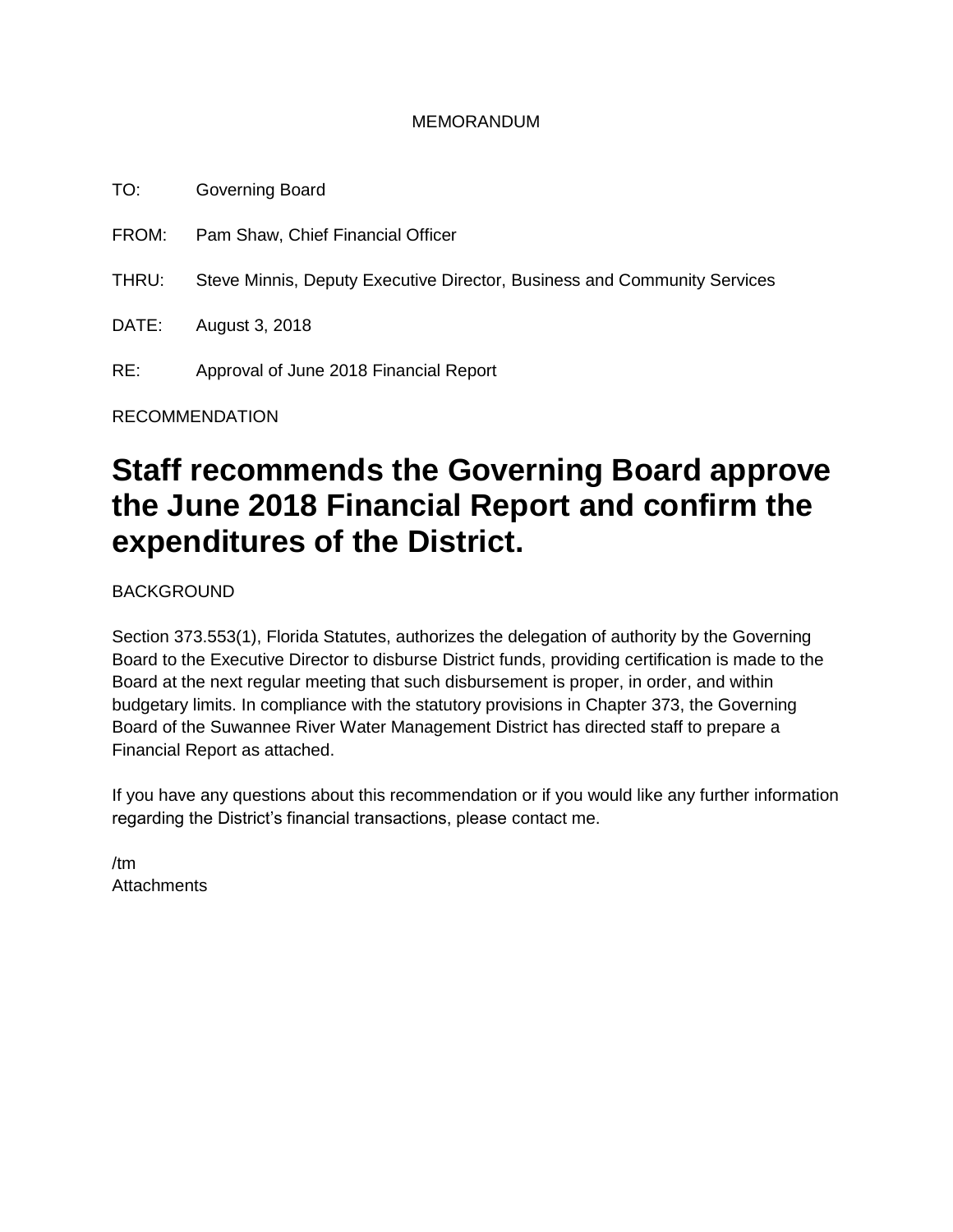| <b>Financial Institution/Account</b>       | <b>Monthly</b><br><b>Interest</b> | <b>Interest</b><br>Rate % | <b>Closing</b><br><b>Balance</b> |
|--------------------------------------------|-----------------------------------|---------------------------|----------------------------------|
| <b>First Federal Permit Fee</b>            | \$0.00                            |                           | \$41,233.70                      |
| <b>First Federal Accounts Payable</b>      | \$0.00                            |                           | \$35,000.00                      |
| <b>First Federal Depository</b>            | \$147.56                          | $0.02\%$                  | \$807,822.49                     |
| Special Purpose Investment Account (SPIA)* | \$58,782.66                       | 1.69%                     | \$41,844,407.03                  |
| TOTAL                                      | \$58,930.22                       |                           | \$42,728,463.22                  |

## **Suwannee River Water Management District Cash Report June 2018**

\*SPIA is part of the Florida Treasury Investment Pool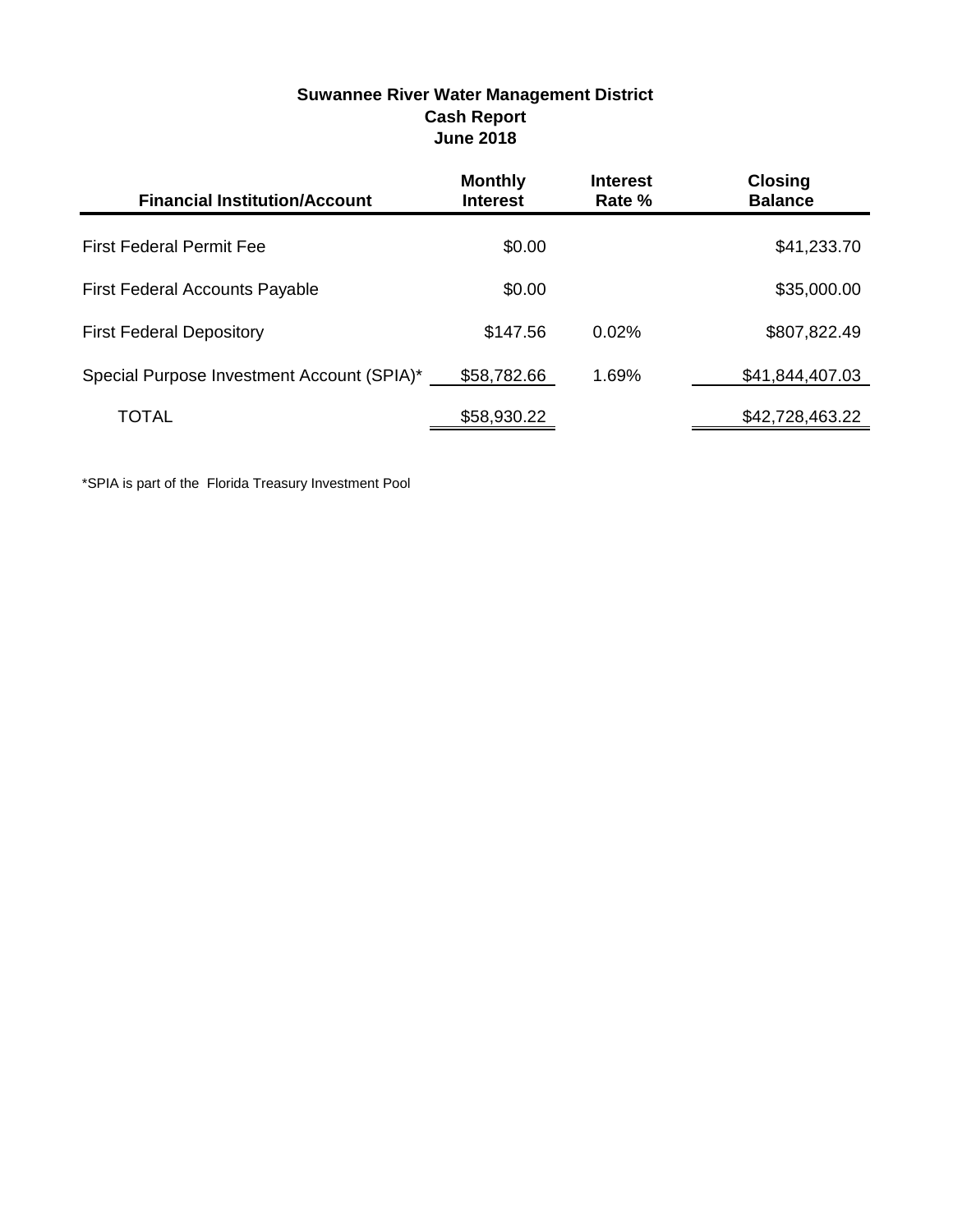#### **Suwannee River Water Management District Statement of Sources and Uses of Funds For the Month ending June 30, 2018 (Unaudited)**

|                            | <b>Current</b><br><b>Budget</b> |     | <b>Actuals</b><br><b>Through</b><br>6/30/2018 |      | Variance<br>(Under)/Over<br><b>Budget</b> | <b>Actuals As A</b><br>% of Budget |
|----------------------------|---------------------------------|-----|-----------------------------------------------|------|-------------------------------------------|------------------------------------|
| <b>Sources</b>             |                                 |     |                                               |      |                                           |                                    |
| Ad Valorem Property Taxes  | \$<br>5,591,837                 | S   | 5.746.081                                     | - \$ | 154.244                                   | 102.8%                             |
| Intergovernmental Revenues | \$<br>59,873,387                | \$. | 12,369,066                                    | S    | (47, 504, 321)                            | 20.7%                              |
| Interest on Invested Funds | \$<br>140,000 \$                |     | 520,785 \$                                    |      | 380.785                                   | 372.0%                             |
| License and Permit Fees    | \$<br>135,000 \$                |     | 147,188 \$                                    |      | 12.188                                    | 109.0%                             |
| Other                      | \$<br>1,226,100                 | S   | 11,603                                        | - \$ | (1,214,497)                               | 0.9%                               |
| Fund Balance               | \$<br>15,891,753                | S   | 2.020.200                                     | \$.  | (13, 871, 553)                            | 12.7%                              |
| <b>Total Sources</b>       | \$<br>82,858,077                |     | 20,814,923                                    |      | (62,043,154)                              | 25.1%                              |

|                                              | <b>Current</b> |      |                     |      |                           |      | Available     |           |                         |
|----------------------------------------------|----------------|------|---------------------|------|---------------------------|------|---------------|-----------|-------------------------|
|                                              | <b>Budget</b>  |      | <b>Expenditures</b> |      | Encumbrances <sup>2</sup> |      | <b>Budget</b> | %Expended | %Obligated <sup>3</sup> |
| <b>Uses</b>                                  |                |      |                     |      |                           |      |               |           |                         |
| Water Resources Planning and Monitoring      | 9.322.743      | - \$ | 2.853.927           |      | 3.230.402                 |      | 3,238,414     | 31%       | 65%                     |
| Acquisition, Restoration and Public Works    | 65,326,091     | - \$ | 8,399,900           |      | 27,254,026                | \$.  | 29,672,165    | 13%       | 55%                     |
| Operation and Maintenance of Lands and Works | 5.140.309      | - \$ | 2,392,639           |      | 357,839                   | -SS  | 2,389,831     | 47%       | 54%                     |
| Regulation                                   | 1.392.916 \$   |      | 903,911             | - \$ | 6,854                     | - \$ | 482.151       | 65%       | 65%                     |
| Outreach                                     | 225.475 \$     |      | 124.066             | -S   | 25,000 \$                 |      | 76.409        | 55%       | 66%                     |
| Management and Administration                | .450.543       |      | ,238,247            |      | 33,201                    |      | 179.094       | 85%       | 88%                     |
| <b>Total Uses</b>                            | 82,858,077     |      | 15,912,690          |      | 30,907,323                |      | 36,038,064    | 19%       | 57%                     |

 $1$  Actual Fund Balance used is recorded at the end of the fiscal year. This amount represents Fund Balance used for the Monitor Well Improvement Program and the AG and RIVER Cost-Share Programs

 $2$  Encumbrances represent unexpended balances of open purchase orders and contracts.

 $3$  Represents the sum of expenditures and encumbrances as a percentage of the available budget.

This financial statement is prepared as of June 30, 2018 and covers the interim period since the most recent audited financial statements.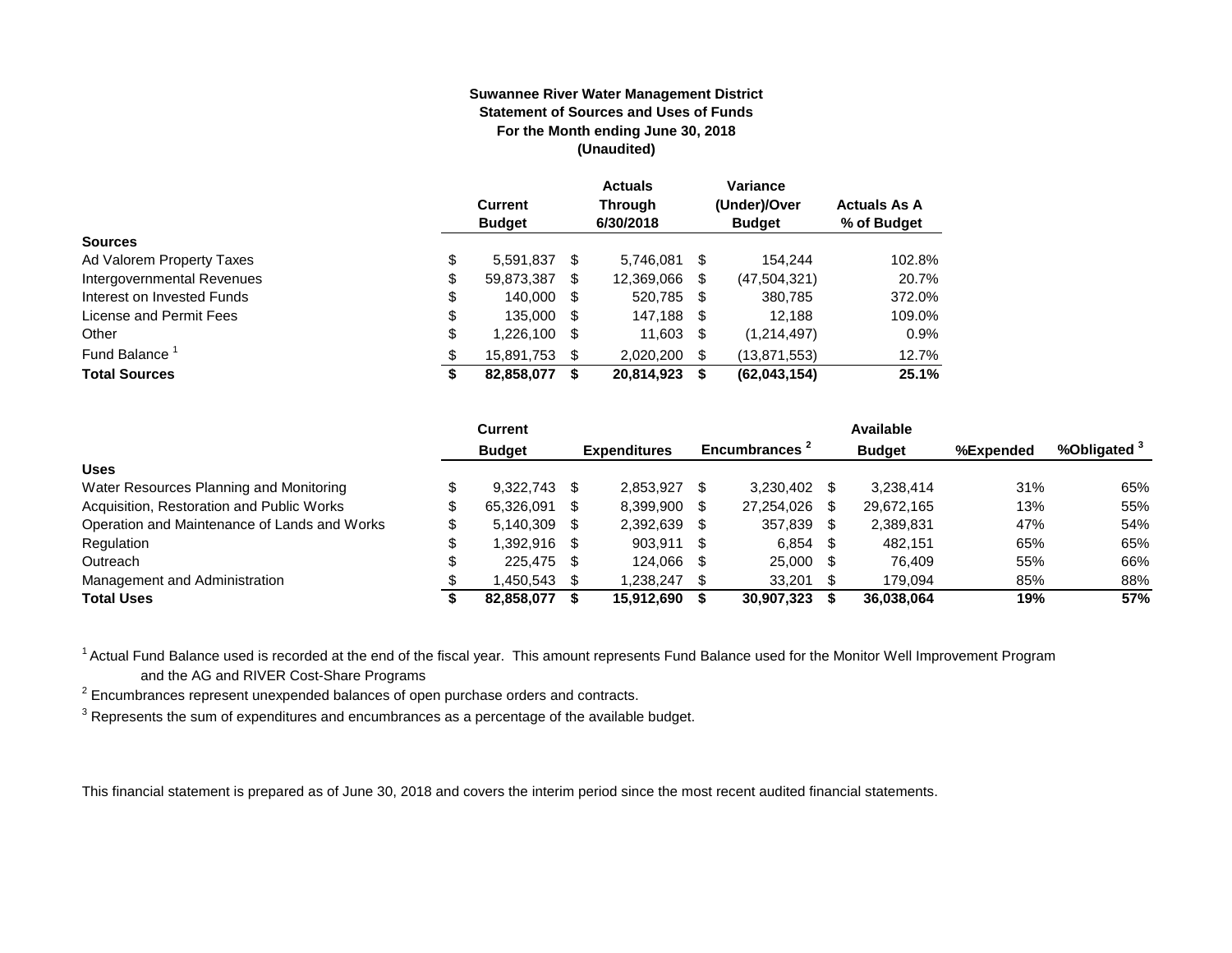#### **STATEMENT OF ACTIVITY - REVENUE AND EXPENSE ROLLUP (UNAUDITED) June 30, 2018**

|                                                  | Y-T-D         |                  | <b>ANNUAL</b> |
|--------------------------------------------------|---------------|------------------|---------------|
| <b>Recap of All Funds</b>                        | <b>ACTUAL</b> | ENCUM.           | <b>BUDGET</b> |
| <b>REVENUES</b>                                  |               |                  |               |
| AD VALOREM REVENUE                               | 5,746,081.12  | 0.00             | 5,591,837.00  |
| <b>INTEREST REVENUE</b>                          | 520,785.02    | 0.00             | 140,000.00    |
| <b>OTHER INCOME</b>                              | 884.87        | 0.00             | 0.00          |
| <b>AUCTION REVENUE</b>                           | 9,968.22      | 0.00             | 0.00          |
| <b>TIMBER REVENUE</b>                            | 553,494.47    | 0.00             | 1,000,000.00  |
| <b>PERMIT REVENUE</b>                            | 147,187.50    | 0.00             | 135,000.00    |
| <b>LAND USE REVENUE</b>                          | 750.00        | 0.00             | 0.00          |
| <b>LOCAL REVENUE</b>                             | 135,563.75    | 0.00             | 226,100.00    |
| <b>STATE APPROPRIATION REVENUE</b>               | 6,505,119.00  | 0.00             | 6,505,119.00  |
| <b>DEP REVENUE</b>                               | 2,545,328.20  | 0.00             | 44,866,318.00 |
| <b>FDOT REVENUE</b>                              | 465,182.94    | 0.00             | 950,000.00    |
| <b>FDOT LAP GRANT REVENUE</b>                    | 2,396.44      | 0.00             | 1,000,000.00  |
| <b>FFWC REVENUE</b>                              | 301,493.75    | 0.00             | 400,000.00    |
| <b>NFWF REVENUE</b>                              | 85,872.75     | 0.00             | 145,000.00    |
| <b>FLORIDA FORESTRY REVENUE</b>                  | 86,527.95     | 0.00             | 100,000.00    |
| STATE REVENUE - FLORIDA FOREVER                  | 1,485,929.61  | 0.00             | 1,800,000.00  |
| <b>FEMA REVENUE</b>                              | 202,157.40    | 0.00             | 3,249,000.00  |
| <b>US TREASURY</b>                               | 0.00          | 0.00             | 707,950.00    |
| <b>USE OF FUND BALANCE</b>                       | 2,020,200.01  | 0.00             | 16,041,753.00 |
| <b>TOTAL REVENUES</b>                            | 20,814,923.00 | 0.00             | 82,858,077.00 |
| <b>EXPENDITURES</b>                              |               |                  |               |
| TOTAL SALARIES AND BENEFITS                      | 4,000,343.06  | 0.00             | 6,047,222.00  |
| <b>TOTAL CONTRACTUAL SERVICES</b>                | 4,654,990.71  | 9,335,286.33     | 32,477,909.00 |
| <b>TOTAL OPERATING EXPENSES</b>                  | 646,810.86    | 85,345.10        | 1,370,119.00  |
| TOTAL CAPITAL OUTLAY                             | 179,742.96    | 32,868.00        | 308,044.00    |
| TOTAL FIXED CAPITAL OUTLAY                       | 3,177,767.83  | 0.00             | 8,371,848.00  |
| TOTAL INTERAGENCY EXPENSES                       | 3,253,034.88  | 21,453,823.13    | 34,282,935.00 |
| <b>TOTAL EXPENDITURES</b>                        | 15,912,690.30 | 30,907,322.56    | 82,858,077.00 |
| <b>EXCESS REVENUES OVER (UNDER) EXPENDITURES</b> | 4,902,232.70  | (30,907,322.56)  | 0.00          |
|                                                  | Y-T-D         |                  | <b>ANNUAL</b> |
| Fund 01: General Fund                            | <b>ACTUAL</b> | ENCUM.           | <b>BUDGET</b> |
| <b>REVENUES</b>                                  |               |                  |               |
| <b>TOTAL REVENUES</b>                            | 10,637,958.02 | 0.00             | 9,492,276.00  |
| <b>EXPENDITURES</b>                              |               |                  |               |
| TOTAL SALARIES AND BENEFITS                      | 3,470,810.10  | 0.00             | 5,236,014.00  |
| <b>TOTAL CONTRACTUAL SERVICES</b>                | 550,586.57    | 1,137,722.84     | 2,210,609.00  |
| <b>TOTAL OPERATING EXPENSES</b>                  | 414,085.53    | 38,819.48        | 840,463.00    |
| TOTAL CAPITAL OUTLAY                             | 44,920.71     | 32,531.00        | 156,290.00    |
| TOTAL FIXED CAPITAL OUTLAY                       | 0.00          | 0.00             | 0.00          |
| TOTAL INTERAGENCY EXPENSES                       | 590,024.77    | 966,316.28       | 1,048,900.00  |
| <b>TOTAL EXPENDITURES</b>                        | 5,070,427.68  | 2,175,389.60     | 9,492,276.00  |
| <b>EXCESS REVENUES OVER (UNDER) EXPENDITURES</b> | 5,567,530.34  | (2, 175, 389.60) | 0.00          |
|                                                  |               |                  |               |
|                                                  | <u>Y-T-D</u>  | ENCUM.           | <b>ANNUAL</b> |
| <b>Fund 05: Middle Suwannee</b>                  | <b>ACTUAL</b> |                  | <b>BUDGET</b> |
| <b>REVENUES</b>                                  |               |                  |               |
| <b>TOTAL REVENUES</b>                            | 95,903.79     | 0.00             | 589,083.00    |
| <b>EXPENDITURES</b>                              |               |                  |               |
| <b>TOTAL SALARIES AND BENEFITS</b>               | 0.00          | 0.00             | 0.00          |
| <b>TOTAL CONTRACTUAL SERVICES</b>                | 95,903.79     | 59,244.75        | 589,083.00    |
| <b>TOTAL OPERATING EXPENSES</b>                  | 0.00          | 0.00             | 0.00          |
| TOTAL CAPITAL OUTLAY                             | 0.00          | 0.00             | 0.00          |
| TOTAL FIXED CAPITAL OUTLAY                       | 0.00          | 0.00             | 0.00          |
| <b>TOTAL INTERAGENCY EXPENSES</b>                | 0.00          | 0.00             | 0.00          |
| <b>TOTAL EXPENDITURES</b>                        | 95,903.79     | 59,244.75        | 589,083.00    |
| <b>EXCESS REVENUES OVER (UNDER) EXPENDITURES</b> | 0.00          | (59,244.75)      | 0.00          |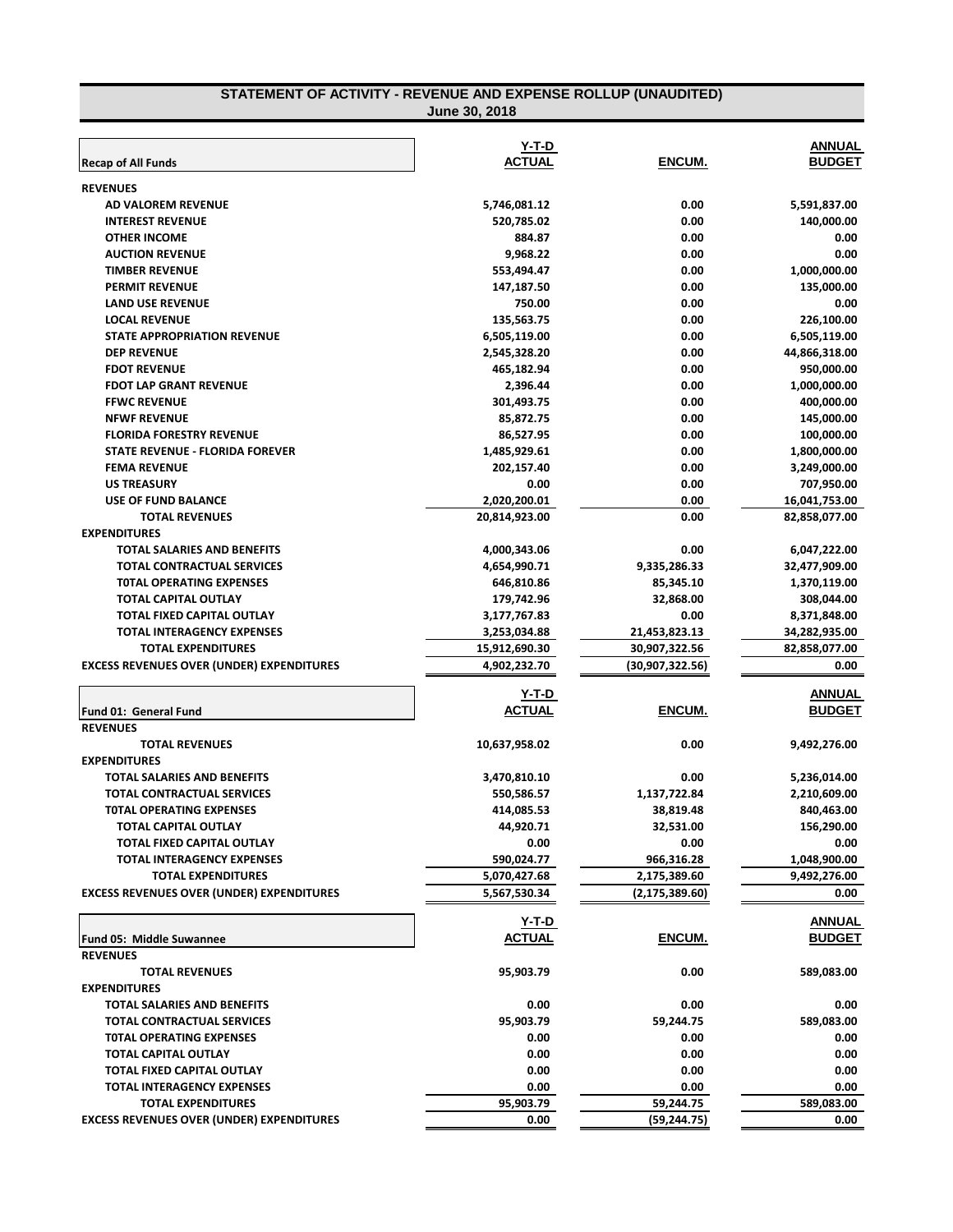| STATEMENT OF ACTIVITY - REVENUE AND EXPENSE ROLLUP (UNAUDITED) |                               |                   |                                |
|----------------------------------------------------------------|-------------------------------|-------------------|--------------------------------|
|                                                                | June 30, 2018                 |                   |                                |
|                                                                | Y-T-D                         |                   | ANNUAL                         |
| <b>Fund 06: Springs Appropriation</b>                          | <b>ACTUAL</b>                 | ENCUM.            | <b>BUDGET</b>                  |
| <b>REVENUES</b>                                                |                               |                   |                                |
| <b>FUND TRANSFER</b>                                           | 1,485,929.61                  | 0.00              | 4,865,930.00                   |
| <b>DEP REVENUE</b>                                             | 2,437,445.61                  | 0.00              | 43,852,235.00                  |
| <b>TOTAL REVENUES</b>                                          | 3,923,375.22                  | 0.00              | 48,718,165.00                  |
| <b>EXPENDITURES</b>                                            |                               |                   |                                |
| TOTAL SALARIES AND BENEFITS                                    | 61.07                         | 0.00              | 0.00                           |
| <b>TOTAL CONTRACTUAL SERVICES</b>                              | 966,971.32                    | 4,491,993.06      | 15,494,577.00                  |
| <b>TOTAL OPERATING EXPENSES</b>                                | 0.00                          | 0.00              | 0.00                           |
| TOTAL CAPITAL OUTLAY                                           | 0.00                          | 0.00              | 0.00                           |
| TOTAL FIXED CAPITAL OUTLAY                                     | 2,908,378.58                  | 0.00              | 7,388,898.00                   |
| <b>TOTAL INTERAGENCY EXPENSES</b>                              | 1,003,428.54                  | 17,700,027.55     | 25,834,690.00                  |
| <b>TOTAL EXPENDITURES</b>                                      | 4,878,839.51                  | 22,192,020.61     | 48,718,165.00                  |
| <b>EXCESS REVENUES OVER (UNDER) EXPENDITURES</b>               | (955, 464.29)                 | (22, 192, 020.61) | 0.00                           |
| *Expenditures to be covered by DEP Reimbursement Grant         |                               |                   |                                |
|                                                                |                               |                   |                                |
|                                                                | <u>Y-T-D</u><br><b>ACTUAL</b> | ENCUM.            | <u>ANNUAL</u><br><b>BUDGET</b> |
| <b>Fund 07: Local Revenue</b>                                  |                               |                   |                                |
| <b>REVENUES</b>                                                |                               |                   |                                |
| <b>TOTAL REVENUES</b>                                          | 105,600.00                    | 0.00              | 105,600.00                     |
| <b>EXPENDITURES</b>                                            |                               |                   |                                |
| TOTAL SALARIES AND BENEFITS                                    | 0.00                          | 0.00              | 0.00                           |
| TOTAL CONTRACTUAL SERVICES                                     | 0.00                          | 0.00              | 0.00                           |
| <b>TOTAL OPERATING EXPENSES</b>                                | 0.00                          | 0.00              | 0.00                           |
| <b>TOTAL CAPITAL OUTLAY</b>                                    | 0.00                          | 0.00              | 0.00                           |
| TOTAL FIXED CAPITAL OUTLAY                                     | 0.00                          | 0.00              | 0.00                           |
| <b>TOTAL INTERAGENCY EXPENSES</b>                              | 105,600.00                    | 0.00              | 105,600.00                     |
| <b>TOTAL EXPENDITURES</b>                                      | 105,600.00                    | 0.00              | 105,600.00                     |
| <b>EXCESS REVENUES OVER (UNDER) EXPENDITURES</b>               | 0.00                          | 0.00              | 0.00                           |
|                                                                | Y-T-D                         |                   | ANNUAL                         |
| Fund 08: WMLTF / Springs                                       | <b>ACTUAL</b>                 | ENCUM.            | <b>BUDGET</b>                  |
| <b>REVENUES</b>                                                |                               |                   |                                |
| <b>TOTAL REVENUES</b>                                          | 14,439.70                     | 0.00              | 425,000.00                     |
| <b>EXPENDITURES</b>                                            |                               |                   |                                |
| <b>TOTAL SALARIES AND BENEFITS</b>                             | 11,584.55                     | 0.00              | 0.00                           |
| <b>TOTAL CONTRACTUAL SERVICES</b>                              | 0.00                          | 0.00              | 275,000.00                     |
| TOTAL OPERATING EXPENSES                                       | 0.00                          | 0.00              | 0.00                           |
| TOTAL CAPITAL OUTLAY                                           | 0.00                          | 0.00              | 0.00                           |
| TOTAL FIXED CAPITAL OUTLAY                                     | 0.00                          | 0.00              | 0.00                           |
| <b>TOTAL INTERAGENCY EXPENSES</b>                              | 1,327.50                      | 194,675.68        | 150,000.00                     |
| <b>TOTAL EXPENDITURES</b>                                      | 12,912.05                     | 194,675.68        | 425,000.00                     |
| <b>EXCESS REVENUES OVER (UNDER) EXPENDITURES</b>               | 1,527.65                      | (194,675.68)      | 0.00                           |
|                                                                |                               |                   |                                |
|                                                                | Y-T-D                         |                   | <b>ANNUAL</b>                  |
| <b>Fund 09: Monitor Well Improvements</b>                      | <b>ACTUAL</b>                 | ENCUM.            | <b>BUDGET</b>                  |
| <b>REVENUES</b>                                                |                               |                   |                                |
| <b>FUND BALANCE</b>                                            | 249,901.23                    | 0.00              | 500,000.00                     |
| <b>TOTAL REVENUES</b>                                          | 249,901.23                    | 0.00              | 530,000.00                     |
| <b>EXPENDITURES</b>                                            |                               |                   |                                |
| TOTAL SALARIES AND BENEFITS                                    | 0.00                          | 0.00              | 0.00                           |
| TOTAL CONTRACTUAL SERVICES                                     | 249,901.23                    | 380,394.29        | 500,000.00                     |
| <b>TOTAL OPERATING EXPENSES</b>                                | 0.00                          | 0.00              | 30,000.00                      |
| <b>TOTAL CAPITAL OUTLAY</b>                                    | 0.00                          | 0.00              | 0.00                           |
| TOTAL FIXED CAPITAL OUTLAY                                     | 0.00                          | 0.00              | 0.00                           |
| <b>TOTAL INTERAGENCY EXPENSES</b>                              | 0.00                          | 0.00              | 0.00                           |
| <b>TOTAL EXPENDITURES</b>                                      | 249,901.23                    | 380,394.29        | 530,000.00                     |
| <b>EXCESS REVENUES OVER (UNDER) EXPENDITURES</b>               | 0.00                          | (380,394.29)      | 0.00                           |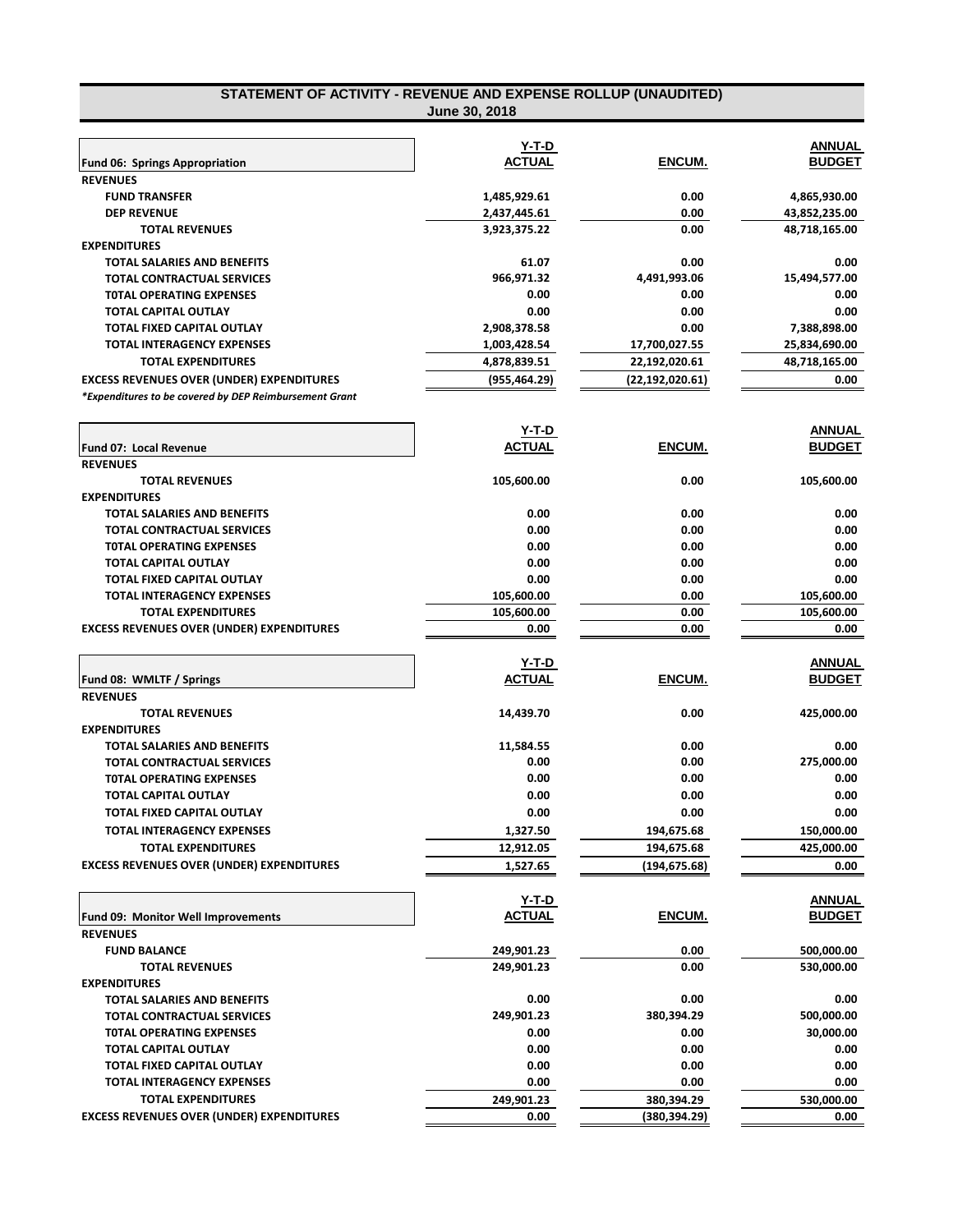| STATEMENT OF ACTIVITY - REVENUE AND EXPENSE ROLLUP (UNAUDITED) |
|----------------------------------------------------------------|
| <b>June 30, 2018</b>                                           |

| Fund 10: Florida Forever & P-2000                        | Y-T-D<br><b>ACTUAL</b>     | <b>ENCUM.</b>          | <b>ANNUAL</b><br><b>BUDGET</b> |
|----------------------------------------------------------|----------------------------|------------------------|--------------------------------|
| <b>REVENUES</b>                                          |                            |                        |                                |
| <b>INTEREST REVENUE</b>                                  | 23,488.66                  | 0.00                   | 0.00                           |
| <b>FUND TRANSFERS OUT</b>                                | (1,485,929.61)             | 0.00                   | (1,485,930.00)                 |
| STATE REVENUE - FLORIDA FOREVER                          | 1,485,929.61               | 0.00                   | 1,800,000.00                   |
| <b>TOTAL REVENUES</b>                                    | 23,488.66                  | 0.00                   | 361,570.00                     |
| <b>EXPENDITURES</b>                                      |                            |                        |                                |
| TOTAL SALARIES AND BENEFITS                              | 0.00                       | 0.00                   | 0.00                           |
| TOTAL CONTRACTUAL SERVICES                               | 5,149.00                   | 2,400.00               | 359,070.00                     |
| <b>TOTAL OPERATING EXPENSES</b>                          | 0.00                       | 0.00                   | 2,500.00                       |
| <b>TOTAL CAPITAL OUTLAY</b>                              | 0.00                       | 0.00                   | 0.00                           |
| TOTAL FIXED CAPITAL OUTLAY                               | 0.00                       | 0.00                   | 0.00                           |
| <b>TOTAL INTERAGENCY EXPENSES</b>                        | 0.00                       | 0.00                   | 0.00                           |
| <b>TOTAL EXPENDITURES</b>                                | 5,149.00                   | 2,400.00               | 361,570.00                     |
| <b>EXCESS REVENUES OVER (UNDER) EXPENDITURES</b>         | 18,339.66                  | (2,400.00)             | 0.00                           |
|                                                          |                            |                        |                                |
|                                                          | Y-T-D                      |                        | <b>ANNUAL</b>                  |
| Fund 12: DOT ETDM                                        | <b>ACTUAL</b>              | <b>ENCUM.</b>          | <b>BUDGET</b>                  |
| <b>REVENUES</b>                                          |                            |                        |                                |
| <b>TOTAL REVENUES</b>                                    | 479.14                     | 0.00                   | 10,000.00                      |
| <b>EXPENDITURES</b>                                      |                            |                        |                                |
| TOTAL SALARIES AND BENEFITS                              | 355.31                     | 0.00                   | 10,000.00                      |
| TOTAL CONTRACTUAL SERVICES                               | 0.00                       | 0.00                   | 0.00                           |
| <b>TOTAL OPERATING EXPENSES</b>                          | 0.00                       | 0.00                   | 0.00                           |
| <b>TOTAL CAPITAL OUTLAY</b>                              | 0.00                       | 0.00                   | 0.00                           |
| TOTAL FIXED CAPITAL OUTLAY                               | 0.00                       | 0.00                   | 0.00                           |
| <b>TOTAL INTERAGENCY EXPENSES</b>                        | 0.00                       | 0.00                   | 0.00                           |
| <b>TOTAL EXPENDITURES</b>                                | 355.31                     | 0.00                   | 10,000.00                      |
| <b>EXCESS REVENUES OVER (UNDER) EXPENDITURES</b>         | 123.83                     | 0.00                   | 0.00                           |
|                                                          |                            |                        |                                |
|                                                          | <u>Y-T-D</u>               |                        | <b>ANNUAL</b>                  |
| <b>Fund 13: Land Management/Operations</b>               | <b>ACTUAL</b>              | ENCUM.                 | <b>BUDGET</b>                  |
| <b>REVENUES</b>                                          |                            |                        |                                |
| <b>TOTAL REVENUES</b>                                    | 2,922,420.33               | 0.00                   | 5,010,309.00                   |
| <b>EXPENDITURES</b>                                      |                            |                        |                                |
| <b>TOTAL SALARIES AND BENEFITS</b>                       | 508,693.47                 | 0.00                   | 801,208.00                     |
| <b>TOTAL CONTRACTUAL SERVICES</b>                        | 1,235,607.95               | 301,317.79             | 2,625,691.00                   |
| <b>TOTAL OPERATING EXPENSES</b>                          | 228,234.02                 | 46,525.62              | 493,656.00                     |
| <b>TOTAL CAPITAL OUTLAY</b>                              | 134,822.25                 | 337.00                 | 151,754.00                     |
| TOTAL FIXED CAPITAL OUTLAY<br>TOTAL INTERAGENCY EXPENSES | 269,389.25                 | 0.00                   | 275,000.00                     |
| <b>TOTAL EXPENDITURES</b>                                | 278,499.42<br>2,655,246.36 | 8,567.90<br>356,748.31 | 663,000.00<br>5,010,309.00     |
| <b>EXCESS REVENUES OVER (UNDER) EXPENDITURES</b>         | 267,173.97                 | (356,748.31)           | 0.00                           |
|                                                          |                            |                        |                                |
|                                                          | <u>Y-T-D</u>               |                        | ANNUAL                         |
| Fund 19: DOT Mitigation                                  | <b>ACTUAL</b>              | ENCUM.                 | <b>BUDGET</b>                  |
| <b>REVENUES</b>                                          |                            |                        |                                |
| <b>TOTAL REVENUES</b>                                    | 477,123.04                 | 0.00                   | 1,150,000.00                   |
| <b>EXPENDITURES</b>                                      |                            |                        |                                |
| <b>TOTAL SALARIES AND BENEFITS</b>                       | 0.00                       | 0.00                   | 0.00                           |
| <b>TOTAL CONTRACTUAL SERVICES</b>                        | 477,123.04                 | 538,704.96             | 1,150,000.00                   |
| <b>TOTAL OPERATING EXPENSES</b>                          | 0.00                       | 0.00                   | 0.00                           |
| <b>TOTAL CAPITAL OUTLAY</b>                              | 0.00                       | 0.00                   | 0.00                           |
| TOTAL FIXED CAPITAL OUTLAY                               | 0.00                       | 0.00                   | 0.00                           |
| <b>TOTAL INTERAGENCY EXPENSES</b>                        | 0.00                       | 0.00                   | 0.00                           |
| <b>TOTAL EXPENDITURES</b>                                | 477,123.04                 | 538,704.96             | 1,150,000.00                   |
| <b>EXCESS REVENUES OVER (UNDER) EXPENDITURES</b>         | 0.00                       | (538, 704.96)          | 0.00                           |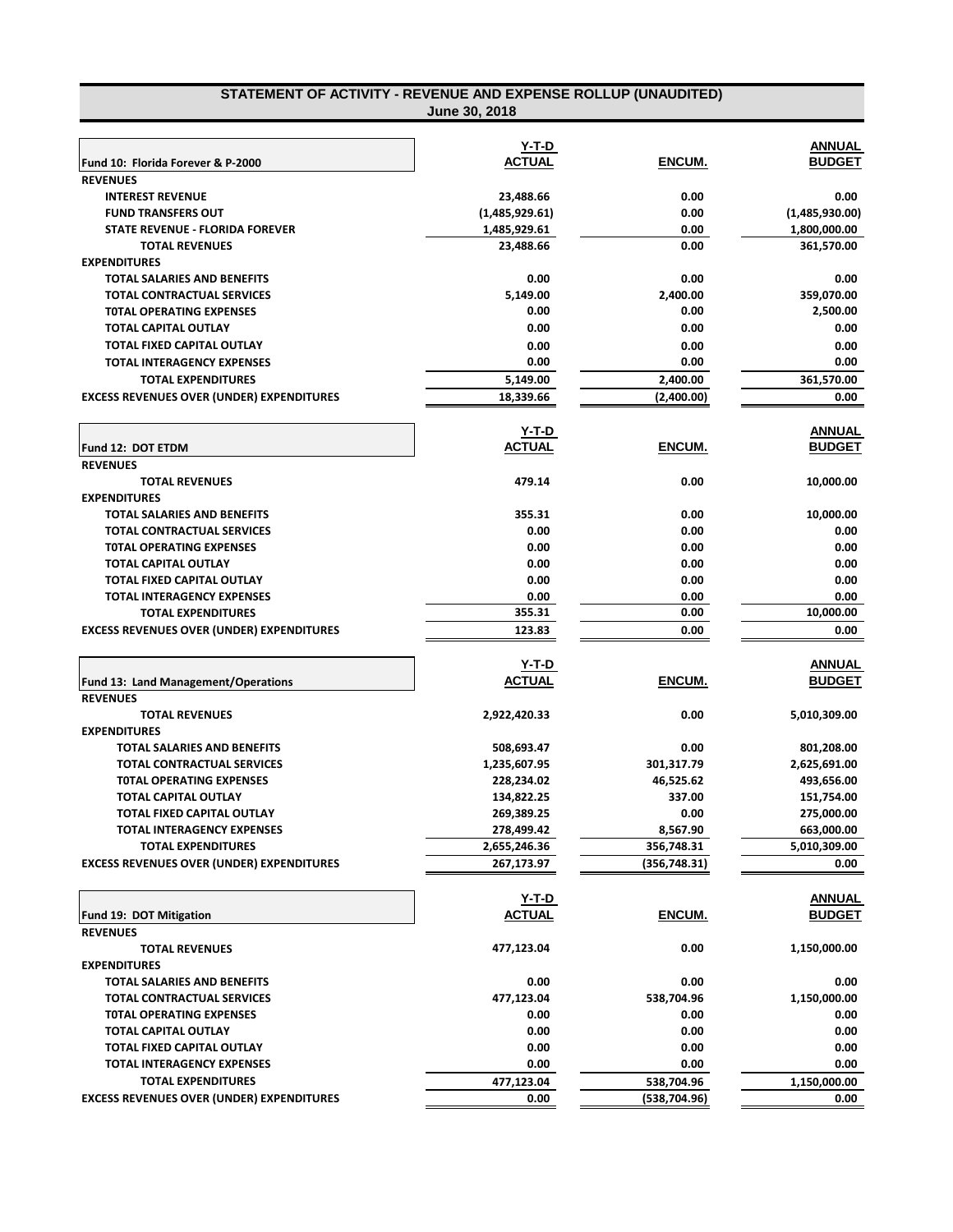| STATEMENT OF ACTIVITY - REVENUE AND EXPENSE ROLLUP (UNAUDITED)   | June 30, 2018                 |               |                                |
|------------------------------------------------------------------|-------------------------------|---------------|--------------------------------|
|                                                                  |                               |               |                                |
|                                                                  | Y-T-D                         |               | <b>ANNUAL</b>                  |
| Fund 29: Suwannee River Partnership                              | <b>ACTUAL</b>                 | ENCUM.        | <b>BUDGET</b>                  |
| <b>REVENUES</b>                                                  |                               |               |                                |
| <b>TOTAL REVENUES</b>                                            | 43,509.40                     | 0.00          | 120,500.00                     |
| <b>EXPENDITURES</b>                                              |                               |               |                                |
| <b>TOTAL SALARIES AND BENEFITS</b>                               | 0.00                          | 0.00          | 0.00                           |
| <b>TOTAL CONTRACTUAL SERVICES</b>                                | 0.00                          | 0.00          | 0.00                           |
| <b>TOTAL OPERATING EXPENSES</b>                                  | 4,491.31                      | 0.00          | 3,500.00                       |
| <b>TOTAL CAPITAL OUTLAY</b>                                      | 0.00                          | 0.00          | 0.00                           |
| <b>TOTAL FIXED CAPITAL OUTLAY</b>                                | 0.00                          | 0.00          | 0.00                           |
| <b>TOTAL INTERAGENCY EXPENSES</b>                                | 29,250.00                     | 87,750.00     | 117,000.00                     |
| <b>TOTAL EXPENDITURES</b>                                        | 33,741.31                     | 87,750.00     | 120,500.00                     |
| <b>EXCESS REVENUES OVER (UNDER) EXPENDITURES</b>                 | 9,768.09                      | (87,750.00)   | 0.00                           |
|                                                                  | Y-T-D                         |               | <b>ANNUAL</b>                  |
| Fund 30: Camp Blanding Buffer Lands                              | <b>ACTUAL</b>                 | ENCUM.        | <b>BUDGET</b>                  |
| <b>REVENUES</b>                                                  |                               |               |                                |
| <b>TOTAL REVENUES</b>                                            | 8,637.78                      | 0.00          | 707,950.00                     |
| <b>EXPENDITURES</b>                                              |                               |               |                                |
| <b>TOTAL SALARIES AND BENEFITS</b>                               | 0.00                          | 0.00          | 0.00                           |
| <b>TOTAL CONTRACTUAL SERVICES</b>                                | 3,579.75                      | 0.00          | 0.00                           |
| <b>TOTAL OPERATING EXPENSES</b>                                  | 0.00                          | 0.00          | 0.00                           |
| <b>TOTAL CAPITAL OUTLAY</b>                                      | 0.00                          | 0.00          | 0.00                           |
| <b>TOTAL FIXED CAPITAL OUTLAY</b>                                | 0.00                          | 0.00          | 707,950.00                     |
| <b>TOTAL INTERAGENCY EXPENSES</b>                                | 0.00                          | 0.00          | 0.00                           |
| <b>TOTAL EXPENDITURES</b>                                        | 3,579.75                      | 0.00          | 707,950.00                     |
| <b>EXCESS REVENUES OVER (UNDER) EXPENDITURES</b>                 | 5,058.03                      | 0.00          | 0.00                           |
|                                                                  | <b>Y-T-D</b>                  |               |                                |
|                                                                  | <b>ACTUAL</b>                 | ENCUM.        | <b>ANNUAL</b><br><b>BUDGET</b> |
| <b>Fund 33: PCS Mitigation</b><br><b>REVENUES</b>                |                               |               |                                |
| <b>TOTAL REVENUES</b>                                            | 1,361.32                      | 0.00          | 0.00                           |
| <b>EXPENDITURES</b>                                              |                               |               |                                |
| <b>TOTAL SALARIES AND BENEFITS</b>                               | 0.00                          | 0.00          | 0.00                           |
|                                                                  |                               |               |                                |
| <b>TOTAL CONTRACTUAL SERVICES</b>                                | 0.00<br>0.00                  | 0.00<br>0.00  | 0.00<br>0.00                   |
| <b>TOTAL OPERATING EXPENSES</b>                                  |                               |               |                                |
| <b>TOTAL CAPITAL OUTLAY</b><br><b>TOTAL FIXED CAPITAL OUTLAY</b> | 0.00<br>0.00                  | 0.00<br>0.00  | 0.00<br>0.00                   |
| <b>TOTAL INTERAGENCY EXPENSES</b>                                |                               |               |                                |
| <b>TOTAL EXPENDITURES</b>                                        | 0.00<br>0.00                  | 0.00<br>0.00  | 0.00<br>0.00                   |
| <b>EXCESS REVENUES OVER (UNDER) EXPENDITURES</b>                 | 1,361.32                      | 0.00          | 0.00                           |
|                                                                  |                               |               |                                |
|                                                                  | <u>Y-T-D</u><br><b>ACTUAL</b> |               | <u>ANNUAL</u><br><b>BUDGET</b> |
| <b>Fund 51: District Ag Cost Share</b>                           |                               | ENCUM.        |                                |
| <b>REVENUES</b>                                                  |                               |               |                                |
| <b>FUND BALANCE</b>                                              | 527,394.13                    | 0.00          | 5,388,579.00                   |
| <b>TOTAL REVENUES</b>                                            | 527,394.13                    | 0.00          | 5,388,579.00                   |
| <b>EXPENDITURES</b>                                              |                               |               |                                |
| TOTAL SALARIES AND BENEFITS                                      | 0.00                          | 0.00          | 0.00                           |
| <b>TOTAL CONTRACTUAL SERVICES</b>                                | 525,394.13                    | 860,025.48    | 5,360,579.00                   |
| <b>TOTAL OPERATING EXPENSES</b>                                  | 0.00                          | 0.00          | 0.00                           |
| <b>TOTAL CAPITAL OUTLAY</b>                                      | 0.00                          | 0.00          | 0.00                           |
| TOTAL FIXED CAPITAL OUTLAY                                       | 0.00                          | 0.00          | 0.00                           |
| <b>TOTAL INTERAGENCY EXPENSES</b>                                | 2,000.00                      | 0.00          | 28,000.00                      |
| <b>TOTAL EXPENDITURES</b>                                        | 527,394.13                    | 860,025.48    | 5,388,579.00                   |
| <b>EXCESS REVENUES OVER (UNDER) EXPENDITURES</b>                 | 0.00                          | (860, 025.48) | 0.00                           |